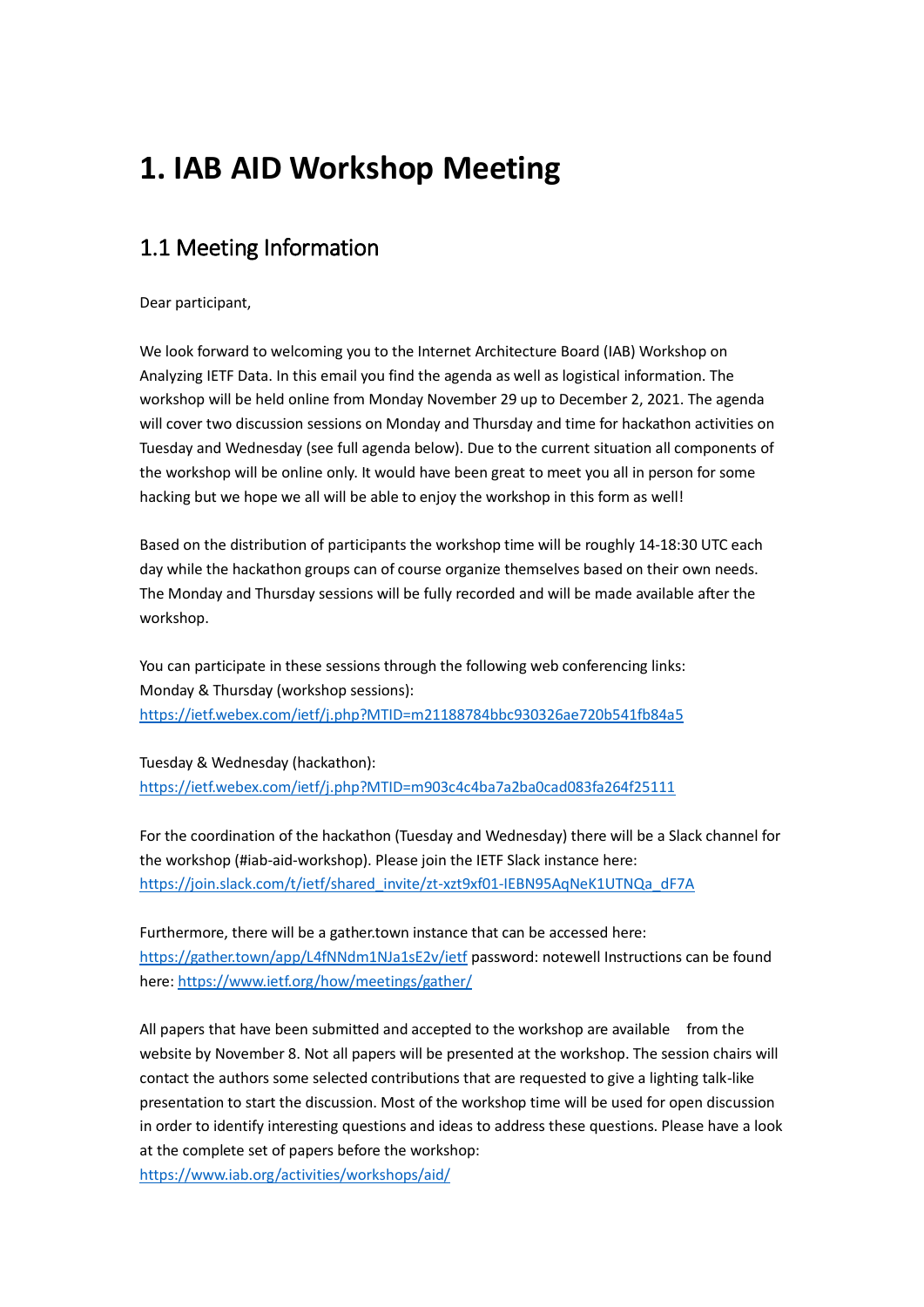You can find the agenda for the interactive sessions of the workshop below (times are in Central European Time CET):

Monday, Nov 29 15:00 Opening (Ten Oever) 15:15 Tools, data, and methods (Arkko) 16:00 Observations on affiliation and industry control (Cath) 16:45 Community and diversity (Hardaker) 17:30 Break 18:00 Publications, process, and decision-making (Perkins) 18:45 Taking stock: questions and hacking groups (Kühlewind) 19:30 Closing (Cath)

Tuesday, November 30 15:00-19:00 Hackathon 17:00 - 17:30 Sync-up

Wednesday, December 1 15:00-19:00 Hackathon 17:00 - 17:30 Sync-up

Thursday, December 2 15:00 Opening (Li) 15:15 Environmental Sustainability - initial results (Perkins) 15:45 Break 16:15 Result presentation (Ten Oever) 18:30 Wrap-up (Cath and Kühlewind)

Your email address has been added to this mailing list [\(aid-workshop@iab.org\)](mailto:aid-workshop@iab.org). Feel free to use this list also to start a discussion with other workshop participants before or during the workshop week.

Of course, if you have any questions, you can also email the program committee directly: [aid](mailto:aid-workshop-pc@iab.org)[workshop-pc@iab.org](mailto:aid-workshop-pc@iab.org)

We are looking forward to seeing you all online on Monday November 29.

Best regards,

The Program Committee Niels ten Oever, Corinne Cath, Colin Perkins, Mirja Kühlewind, Wes Hardaker, Zhenbin Li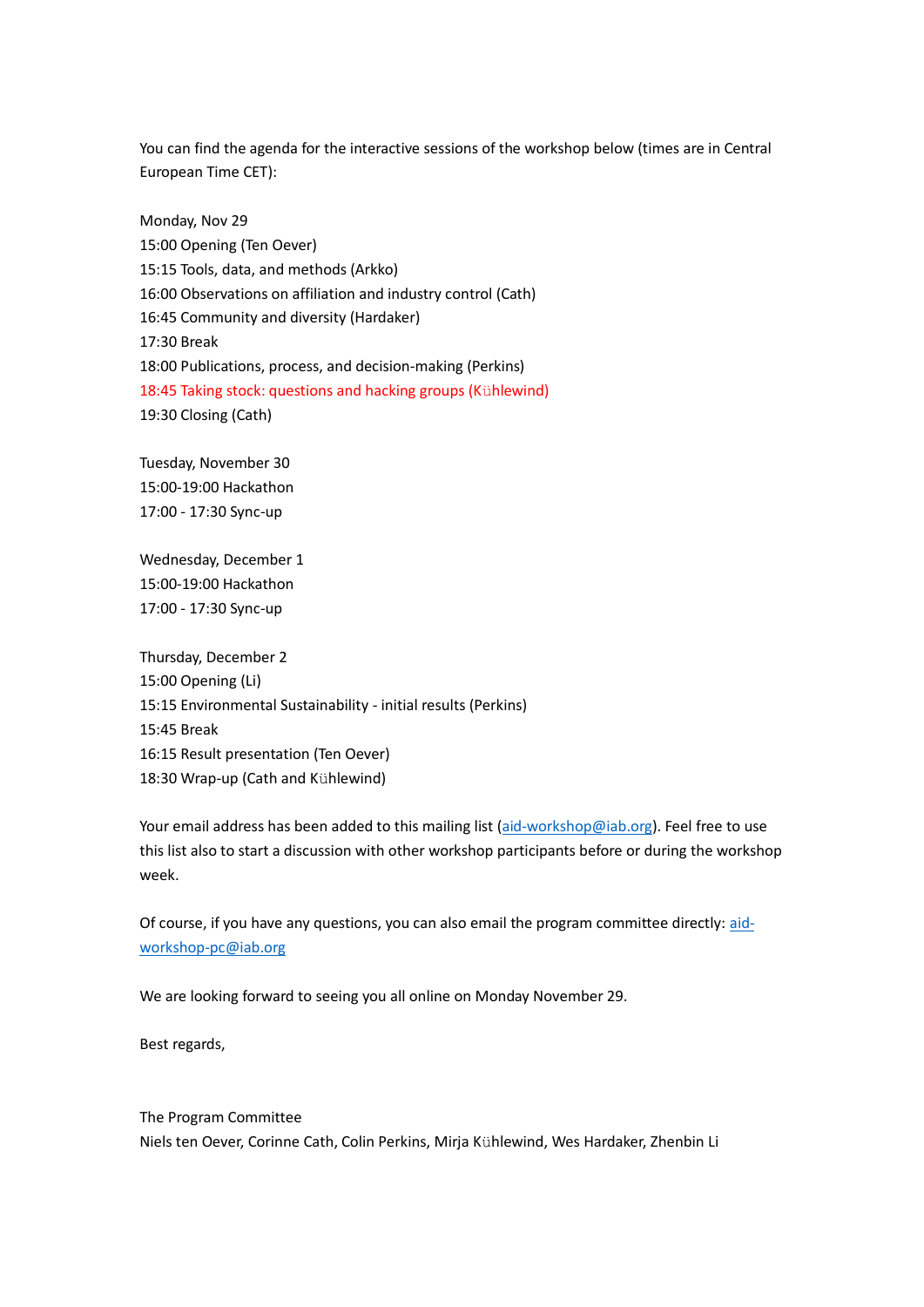--

#### Niels ten Oever, PhD

Postdoctoral Researcher - Media Studies Department - University of Amsterdam Affiliated Faculty - Digital Democracy Institute - Simon Fraser University Research Fellow - Centre for Internet and Human Rights - European University Viadrina Associated Scholar - Centro de Tecnologia e Sociedade - Fundação Getúlio Vargas

W[: https://nielstenoever.net](https://nielstenoever.net/) E: [mail@nielstenoever.net](mailto:mail@nielstenoever.net) T: @nielstenoever P/S/WA: +31629051853 PGP: 2458 0B70 5C4A FD8A 9488 643A 0ED8 3F3A 468A C8B3

### 1.2 Hacking groups for the IAB Analyzing IETF Data (AID) workshop

Group 1: Challenges to improve tooling (for authors)

Group 2: Diversity/Inclusivity and general participants characteristics [\(#iab-aid](https://ietf.slack.com/archives/C02NX4C47PV)[characteristics\)](https://ietf.slack.com/archives/C02NX4C47PV)

Jari Arkko (FYI: I'm unavailable on Tuesday, but will report/chat in Slack) Wes Hardaker Priyanka Sinha **Stephen McQuistin** Zhenbin Li Karen O'Donoghue (limited availability) Mirja Kühlewind (will also just partially participate) Lars Eggert (limited availability; busy IESG week) **Projects**:

- Check current status of gender identification stats in Authorstats, and see if there's a way to add others (e.g., industry segment) -- Arkko
- Data driven mining of homophilic users Priyanka
- Studying country/region participation (vs other organizations maybe too) - Wes
- Evaluate gender identification tooling across author name data -- **Stephen**
- Compare diversity across different sub-populations (authors, e-mail contributors, meeting attendees, …) -- Stephen
- How do different groups of people participate (email, meetings/how many sessions, interims, github, …) - Mirja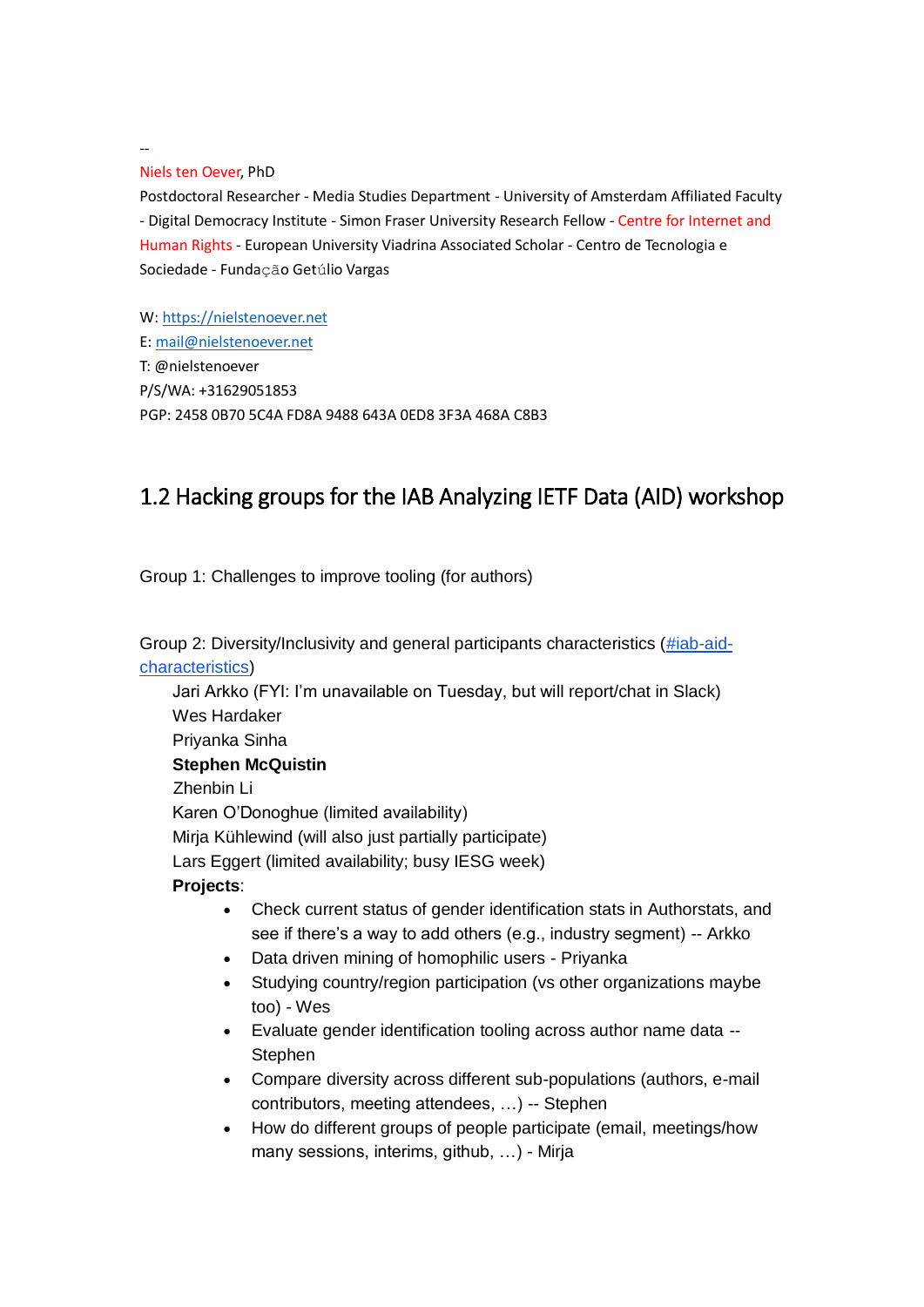Group 3: Affiliation and Industry Control – #iab-aid-affiliation in Slack Niels ten Oever Justus Baron (justus.baron@law.northwestern.edu) Christoph Becker **Seb Benthall** Nick Dotyx Effy Xue Li Elizaveta Yachmeneva Don Le Ignacio Castro (limited participation) Corinne Cath Francois Ortolan **Projects:**

- Identify data sources (compare Justus and Olia with BigBang)
- Find other data sources that could be applied
- What are the affiliation trends?
- Are there indirect affiliation or fundings? How to get that data?
- How to categorize stakeholder groups / categories
- How to model characteristics of companies/organizations?

Group 4: Question/challenges for (RFC and email) content analysis

Priyanka Sinha Effy Xue Li -> merge into group 5

Group 5: IETF process: Decision making and success factors for creating RFCs #iabaid-process

Priyanka Sinha **Michael Welzl** Carsten Griwodz Safiqul Islam Colin Perkins Ignacio Castro (limited participation) Effy Xue Li Francois Ortolan Bernhard Ganglmair (limited participation; email content analysis)

Group 6: Sustainability and Climate Change #iab-aid-climatechange Christoph Becker Michael Welzl Daniel Migault (limited participation) **Safiqul Islam**

Group 7: (Online) meetings and impact on productivity/diversity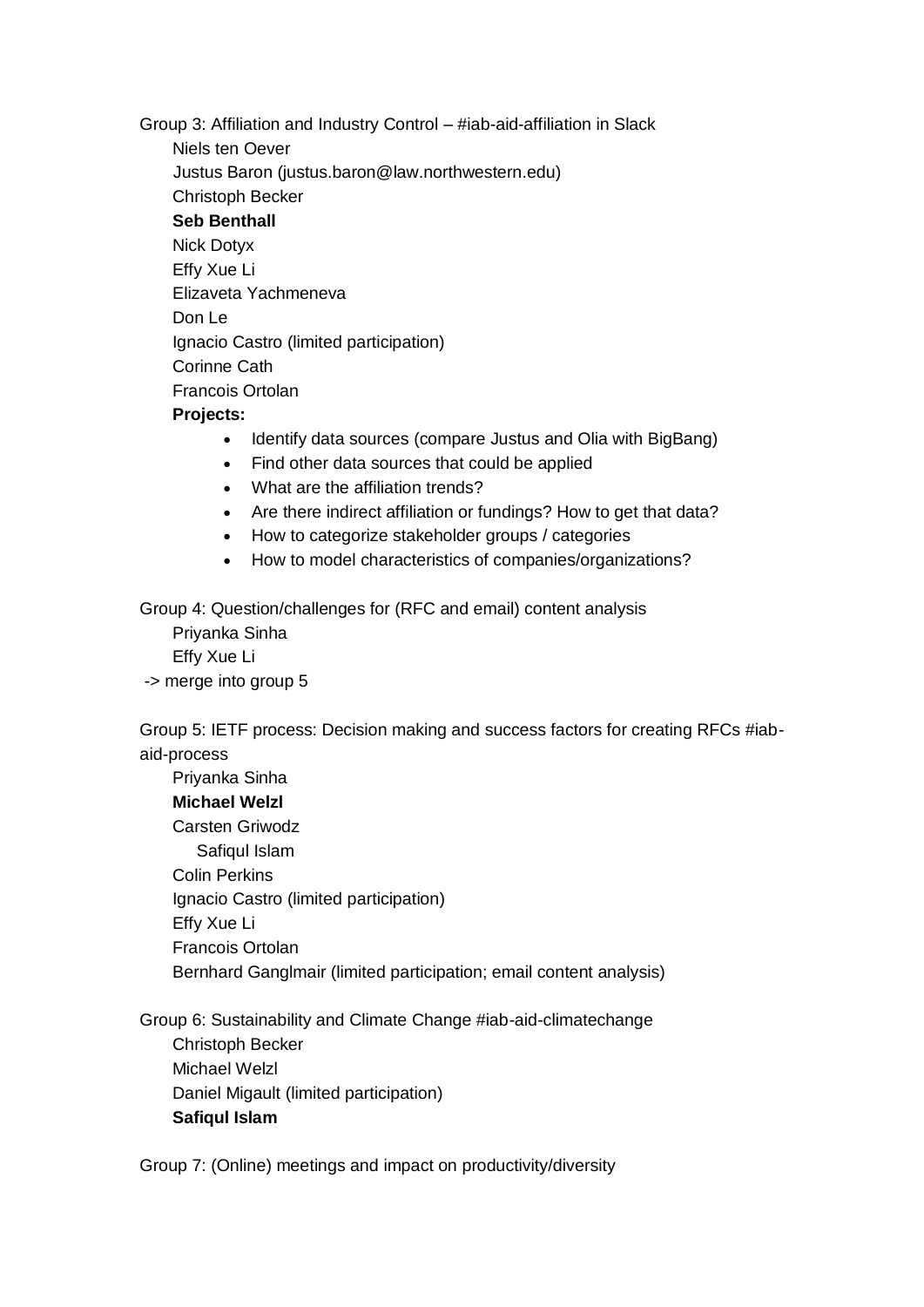(Nick Doty)

### 1.2 IETF Data Source and Analysis

1. ietf.org: meeting participation, webpage visitor stats <https://www.ietf.org/policies/web-analytics/>

2. AUTHORSTATS and IETF documents statistics <https://www.arkko.com/tools/allstats/> https://www.arkko.com/tools/docstats.html

### Reference

1. GitHub for IAB AID Workshop <https://github.com/intarchboard/workshop-aid/>

# **2. IETF AID Workshop** 日记

### 2021.11.29

晚上 IETF AID Workshop 正式开始。我搞错了时间,本来以为是 UTC 时间,没想到是 CET 时间,结果晚了一个小时接入。今天晚上有多个环节,每个环节都有 Position Paper 的宣讲 和讨论,最后一个环节由 Mirja 主持,建立 Hack Group,经过报名和调整,形成了 5 个 Group。 我在 Group 2, 分析一般的 IETF 参与情况。

### 2021.11.30

晚上的 AID Workshop 我先在公司接入,搞了半天,发现今天又早了一个小时接入 Hackathon, 原来今天用的是 UTC 时间, 而非 CET 时间:) 于是我抓紧时间赶回家里, 11 点 多接入 Gather Town, 和我们 Hack Group 成员会合。我利用 Hackathon 的机会, 把 Jari 网站 上的IETF分析数据全面地看了一遍,我准备针对中国的 IETF文档作者做一个进一步的分析。 午夜 12 点的时候有一个 Sync Up 会议,每个组的 Coordinator 介绍了最新进展。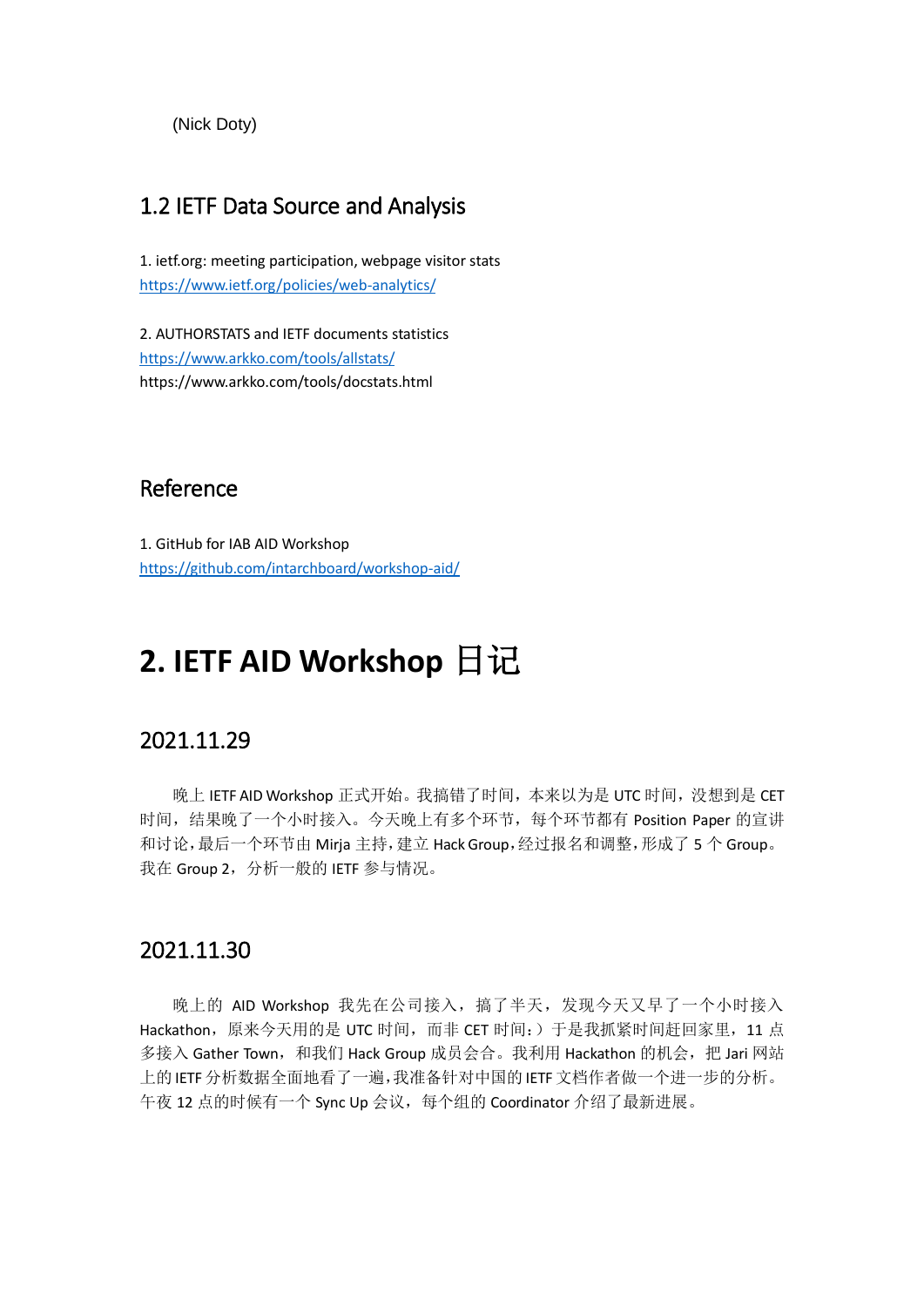### 2021.12.01

晚上十一点开 IAB 会议。十二点参加 Hackathon 的 Sync up 会议, 今天的 Sync Up 会议 讨论的内容比较宽泛,不仅有数据/工具/进展,还讨论如何使得 IETF 数据分析工作持久, 如 何提供 IETF 数据,以及数据分析的隐私问题。这些事情是我之前都不曾想到的,讨论之后 感觉很有启发。Sync Up 会议之后,我做了 IETF Most Active Authors 的分析, 后来又对历史 上的 IAB Members 的任期进行了分析。我将分析结果发给了本组的 Coordinator。



1. Average numbers of documents of most active authors per area

Findings: Most active authors in the RTG area have much more documents than other areas. 2. Percentage of most active Chinese authors per area

| Area       | All authors | <b>CN Authors</b> | Female   | Percentage |
|------------|-------------|-------------------|----------|------------|
| <b>OPS</b> | 25          | 3                 |          | 12.00%     |
| <b>INT</b> | 22          | $\Omega$          |          | 0.00%      |
| ART        | 22          | $\Omega$          |          | 0.00%      |
| <b>SEC</b> | 24          | 1                 | $\Omega$ | 4.17%      |
| <b>TSV</b> | 21          | $\mathcal{P}$     | 1        | 9.52%      |
| <b>RTG</b> | 21          | 7                 | 1        | 33.33%     |
|            |             | 13                | 3        | 59.02%     |
|            |             |                   |          |            |

Findings:

1) Chinese authors are more active in the RTG area.

2) Most active female Chinese authors is 23% of all most active Chinese authors.

3. Tenure of IAB Members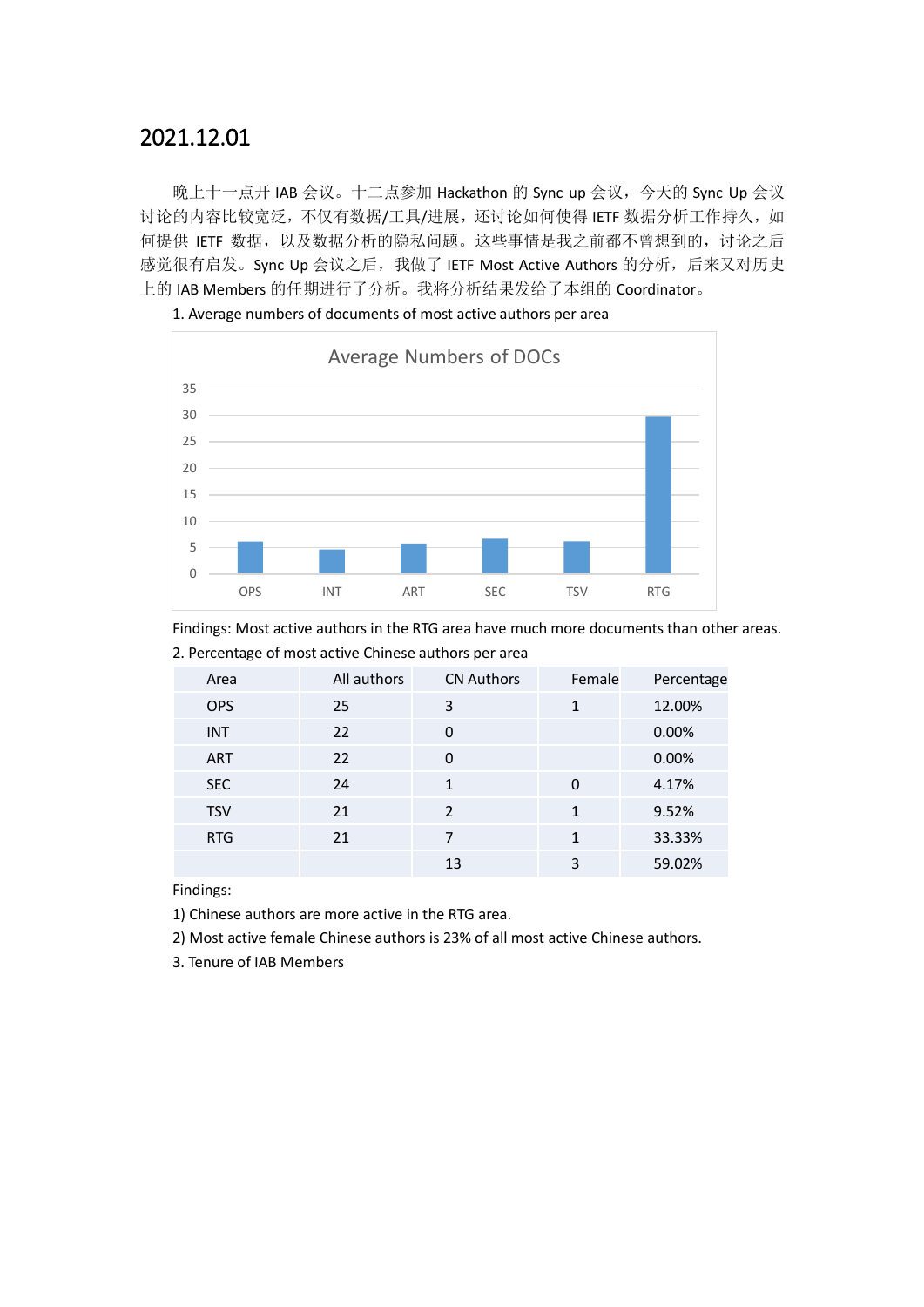

#### 2021.12.02

晚上十点我在公司接入 AID Workshop 会议, 今天的参加人员有 24 个, 比周一减少了小 一半。我们等了五分钟,然后我做开场宣讲,中规中矩地介绍了 Hackathon Groups、Sync-up 会议讨论的情况以及今天的议程。

开场之后进入到下个议题,由 Colin 来主持, 讨论 IETF 对气候变化的影响。第一个宣讲 介绍了用气候变化和节能等相关的关键字搜索 IETF 相关文档的数据分析情况, 讨论环节我 介绍了 IETF 路由域的 PANET 研究和标准工作的情况。第二个宣讲是介绍 IETF 开会造成的二 氧化碳排放量的数据分析情况。无疑地,减少面对面开会肯定有帮助,但是这样交流少了, 创新可能又要受到影响。

Colin 负责的环节比计划时间延迟了十五分钟,大家同意比原计划少休息 15 分钟继续下 一个环节,由 Niels 主持,各个 Hackathon Groups 宣讲成果。我们二组的各个人 Hack 工作不 一样,每个人各自宣讲。我介绍了对于 IETF Most Active Authors 以及历史上的 IAB Members 的分析的结果。三组和五组都是综合了各人的结果统一宣讲。本来对于 Hackathon 的产出没 有太大预期,但是通过大家成果的介绍,感觉做了许多工作,而且更重要的是促进了对于 IETF 数据研究的学术界的人员和 IETF 参加人员的交流, 碰撞出了很多新的想法, 有了很多新的